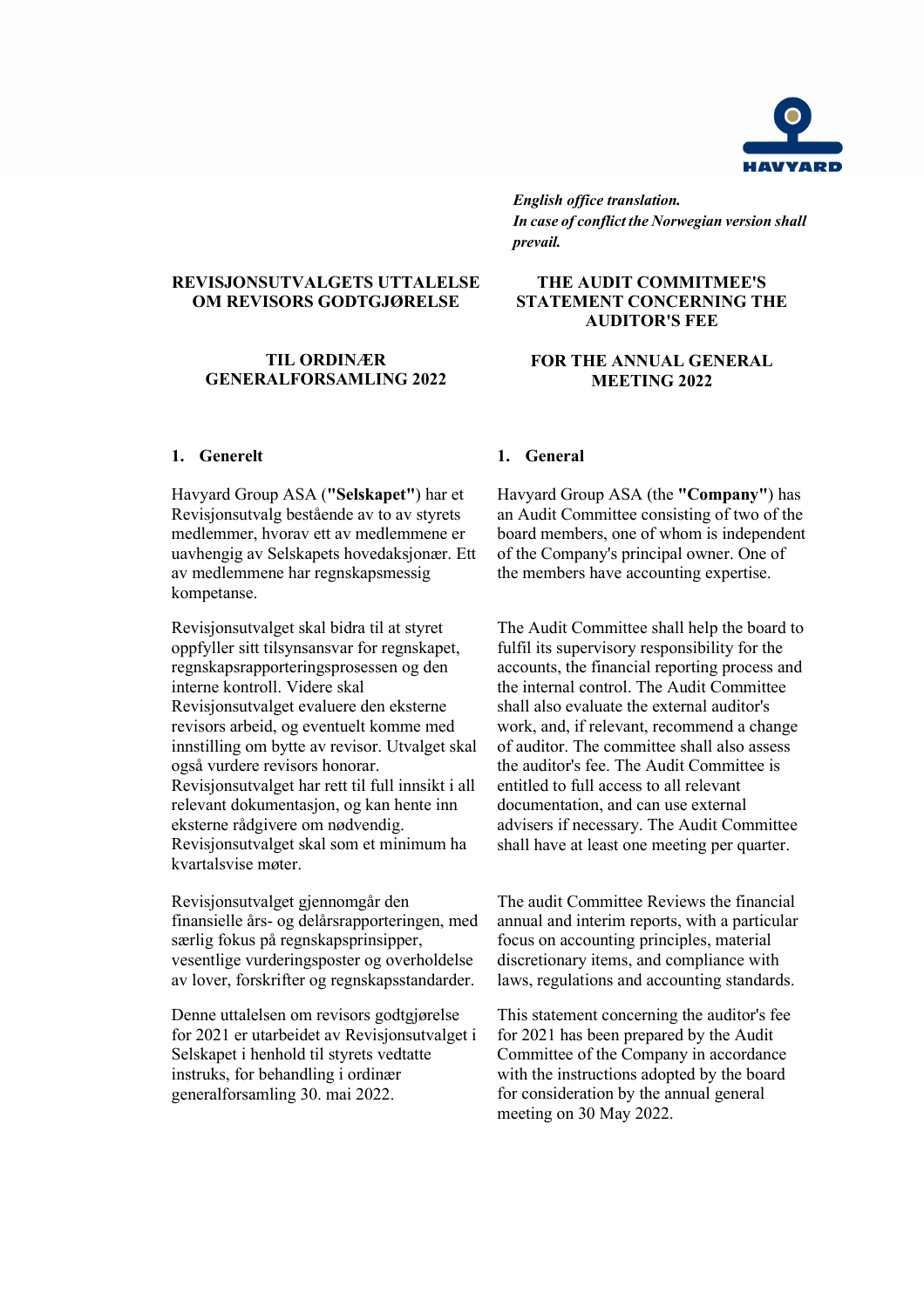

Selskapets revisor, PwC ("**Revisor**") har gjennomført følgende oppgaver knyttet til regnskapsåret 2021:

- Presentert hovedtrekkene i revisjonsarbeidet.
- Deltatt i styremøtet som behandler årsregnskapet og gjennomgått eventuelle vesentlige endringer i Selskapets regnskapsprinsipper, vurdering av vesentlige regnskapsestimater og alle vesentlige forhold hvor det eventuelt har vært uenighet mellom Revisor og administrasjonen.
- Hatt en gjennomgang med styret av Selskapets interne kontroll, herunder identifisering av svakheter og forslag til forbedringer.
- Avholdt møte med styret uten at administrasjonen er til stede.
- Bekreftet at krav til Revisors uavhengighet er tilfredsstilt, samt gitt oversikt over andre tjenester enn revisjon som er levert til Selskapet.

Revisor har deltatt i møter med Revisjonsutvalget, der blant annet hovedtrekkene i planen for gjennomføring av årets revisjon ble gjennomgått og resultatene fra internrevisjonen som forberedelse til årsavslutning for 2021 ble presentert.

## **3. Revisjonsutvalgets anbefaling 3. The Audit Committee's**

Revisjonsutvalget anbefaler at styret i Selskapet foreslår at den ordinære

## **2. Revisors arbeid 2. The work of the auditor**

The Company's auditor PwC, (the "**Auditor**") has carried out the following tasks relating to the 2021 financial year:

- Presented the main features of the auditing work.
- Participated in the board meeting that considered the annual accounts and reviewed any significant changes to the Company's accounting principles, assessed significant accounting estimates and any significant matters where there has been disagreement between the Auditor and the management.
- Reviewed the Company's internal control together with the board, including identification of weaknesses and proposals for improvements.
- Attended a board meeting at which the management was not present.
- Confirmed that the requirements have been met in relation to the Auditor's independence, and provided an overview of what services other than auditing have been delivered to the Company.

The Auditor has participated in meetings with the Audit Committee, where, among other things, the main features of the plan for this year's audit were reviewed and the results of the internal audit were presented as preparation for the closing of the accounts for 2021.

# **recommendation**

The Audit Committee recommends that the board of the Company proposes that the